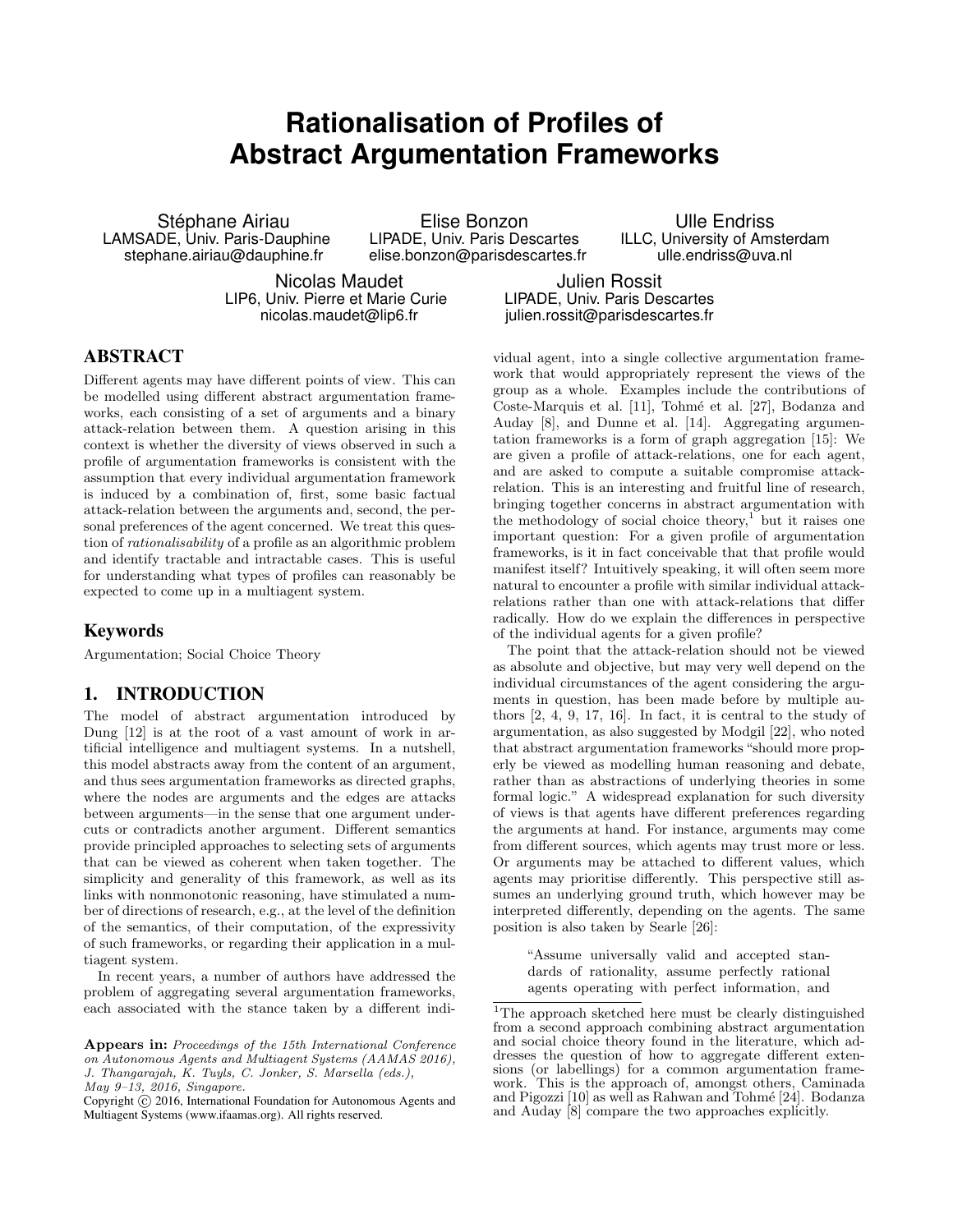you will find that rational disagreement will still occur; because, for example, the rational agents are likely to have different and inconsistent values and interests, each of which may be rationally acceptable." (page xv)

In the literature on abstract argumentation, frameworks for modelling this phenomenon have been proposed by several authors, including Amgoud and Cayrol [1] and Bench-Capon [6]. Here we adopt a preference-based approach, in the value-based variant originally due to Bench-Capon [6]. In his model, whether argument A ultimately defeats argument  $B$  does not only depend on whether  $A$  attacks  $B$  in an objective sense, but also on how we rank the importance of the social or moral values attached to  $A$  and  $B$ : If we rank the value associated with  $B$  strictly above that associated with A, we may choose to ignore any attacks of A on B.

At the technical level, we thus ask the following question: Given a profile of argumentation frameworks  $(AF_1, \ldots, AF_n)$ , one for each agent, can this profile be explained in terms of a single master argumentation framework, an association of arguments with values, and a profile of preference orders over values  $(\geq 1, \ldots, \geq n)$ , one for each agent? Or, as we shall put it: Can the profile of argumentation frameworks observed be rationalised? To be able to answer this question in the affirmative, for every agent  $i$ , we require  $AF<sub>i</sub>$  to be exactly the argumentation framework we obtain when the master argumentation framework with its associated values is reduced using the preference order  $\geq i$ .

Of course, alternative justifications can be given for the fact that individual argumentation frameworks may differ, not just the preference-based explanation adopted here. In particular, agents may interpret arguments differently, especially when they are incomplete [7]. Also, while we adopt Bench-Capon [6]'s value-based approach as the technical foundation on the basis of which to construct our framework and for which to prove our results, there are alternative models of preference-based argumentation, for instance relying on meta-level argumentation [21]. We do not wish to commit to one specific view on the complex question of how to best model preferences in argumentation (see the work of Amgoud and Vesic [3] for an example of a contribution to this debate). Indeed, we believe that our general point is relevant beyond such specific modelling choices, and we see our contribution to be first and foremost as a methodological one. The same type of investigation could be undertaken for other models as well.<sup>2</sup> In a sense, this multiplicity of models is precisely what makes our contribution useful: by providing a collection of results that allow to check whether a profile can be rationalised on such grounds, we provide evidence for guiding the modelling process. The good news is that in many—albeit not all—cases verification of rationalisability can be performed efficiently, even when the assignment of values to arguments is not known beforehand.

The remainder of this paper is organised as follows. Section 2 presents the relevant background regarding valuebased argumentation. Section 3 formally introduces the problem of rationalising a given profile of argumentation frameworks provided by a set of agents, and presents the different types of constraints on solutions we will consider. Section 4 analyses the single-agent case in detail, while Section 5 investigates the multiagent case. Finally, Section 6 discusses a number of application scenarios for our approach and Section 7 concludes with a review of open questions and possible directions for future work.

#### 2. NOTATION AND TERMINOLOGY

Following Dung [12], below we define an argumentation framework (AF) as a binary attack-relation declared over a set of arguments. We will restrict ourselves to scenarios for which the set of available arguments is finite.

DEFINITION 1 (AF). An argumentation framework is a pair  $AF = \langle Arg, \rightarrow \rangle$ , where Arg is a finite set of arguments and  $\rightarrow$ , the attack-relation, is an irreflexive binary relation defined on Arg.

If  $A \rightarrow B$  holds for  $A, B \in Arg$ , then we say that A attacks B.

EXAMPLE 1. Pollution in the big cities is becoming a major health problem. City councils are facing the question of possibly banning polluting vehicles, and specifically diesel cars, from the inner centres of such cities. A city council might be entertaining the following arguments:

- $(A)$  Diesel cars should be banned from in the inner city centre in order to decrease pollution.
- $(B)$  Artisans, who deserve special protection by the city council, cannot change their vehicles, as that would be too expensive for them.
- $(C)$  The city can offer financial assistance to artisans.
- $(D)$  There are few alternatives: autonomy of electric cars is poor, as there are not enough charging stations around.
- $(E)$  The city can set up more charging stations.
- $(F)$  In times of financial crisis, the city should not commit to spending additional money.
- $(G)$  Health and climate change issues are important, so the city has to spend what is needed to tackle pollution.

The following graph shows the AF generated by these arguments and a natural attack-relation  $\rightarrow$  between them:



Observe that for this AF it is ambiguous whether or not we should accept argument A and ban diesel cars: Accepting either  $\{A, C, E, G\}$  or  $\{B, D, F\}$  is intuitively admissible.

Recall that a preorder is a binary relation that is reflexive and transitive, and a weak order in addition is also complete [25]. We use preorders and weak orders to model preferences. Using a preorder means allowing for strict preferences, indifferences, and incomparabilities, while using a weak order excludes the possibility of two items being incomparable. We will use the terms 'preference order' and 'preorder' synonymously, i.e., a 'complete preference order' refers to a weak order. The strict part of a preference or- $\text{der} \geqslant \text{ is denoted as } \geqslant \text{ and its indifference part as } \sim.$ 

<sup>2</sup>While some preference-based approaches are special cases of the one used here—e.g., in the work of Amgoud and Cayrol [1] each argument is mapped to a different value—others would require extensions, e.g., allowing several values per argument as in the work of Kaci and van der Torre [19].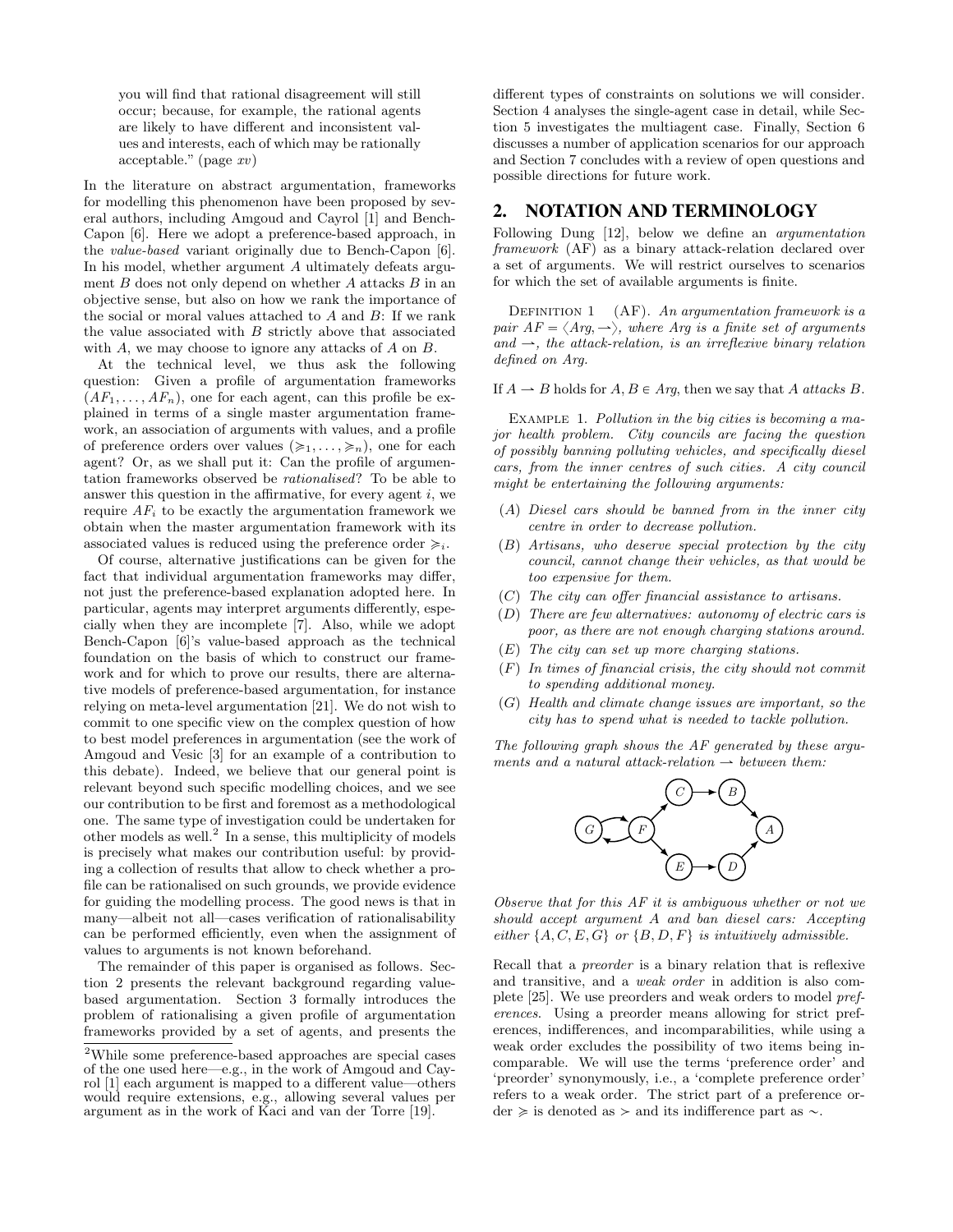Following Bench-Capon [6], we define an audience-specific value-based argumentation framework (AVAF) as an AF equipped with a function associating each argument with the social or moral value it advances, combined with a preference order declared over those values. While the mapping from arguments to values is fixed, the preferences over values are those of a particular agent (the "audience").

DEFINITION 2 (AVAF). An audience-specific valuebased argumentation framework is defined as a 5-tuple  $\langle Arg, \rightarrow, Val, val, \geq \rangle$ , where  $\langle Arg, \rightarrow \rangle$  is an argumentation framework, Val is a finite set of values, val : Arg  $\rightarrow$  Val is a mapping from arguments to values, and  $\geq$  is the audience's preference order on Val.

We call  $\langle Val, val \rangle$  the AVAF's *value-labelling*. Let  $=_{val}$  be the equivalence relation on arguments induced by val:  $A =_{val} B$ if and only if  $val(A) = val(B)$ .

Now suppose an agent is presented with an AF and a value-labelling. In Bench-Capon's model [6], this agent will uphold a proposed attack  $A \rightarrow B$  and therefore accept that A defeats B, unless she strictly prefers the value associated with B to the value associated with the attacker A.

DEFINITION 3 (DEFEATED ARGUMENTS). Given an  $AVAF \langle Arg, \rightarrow, Val, val, \geqslant \rangle$ , we say that argument  $A \in Arg$ defeats argument  $B \in Arg$ , denoted  $A \rightleftharpoons B$ , if and only if  $A \rightarrow B$  but not val(B) > val(A).

We call  $\Rightarrow$  the defeat-relation *induced* by the AVAF. Note that saying 'val(B)  $> val(A)$  is not the case' is the same as saying 'val(A)  $\geq val(B)$  is the case' only when the preference  $order \geqslant$  is complete.

Note that for any given AVAF  $\langle Arg, \rightarrow, Val, val, \geq \rangle$  the induced defeat-relation  $\Rightarrow$  is, just like an attack-relation  $\rightarrow$ , an irreflexive binary relation on Arg. That is, we can (and will) think of  $\langle Arg, \Rightarrow \rangle$  as just another AF.

EXAMPLE 1 (CONTINUED). Recall our earlier example about the arguments pondered by our city council. We can associate the arguments presented in this example with four types of values. Arguments A and G concern environmental responsibility (env),  $B$  and  $C$  are about social fairness  $(\texttt{soc})$ , F promotes economic viability (econ), and D and E pertain to infrastructure efficiency (infra). We thus have that  $Val = \{env, soc, econ, infra\}, as well as that val(A) =$  $val(G) = env$ ,  $val(B) = val(C) = soc$ ,  $val(F) = econ$ , and  $val(D) = val(E) = \inf \text{ra}.$ 

Let us now assume that a particular councillor wants to promote the values of environmental responsibility and infrastructure efficiency over the other two values. So her preferences might be given by the following weak order:

env $\sim$ infra $>$ soc $\sim$ econ

This induces a defeat-relation  $\Rightarrow$  for our councillor that corresponds to the following graph:



That is, three attacks have been removed. For this new AF it is unambiguously clear that argument A should be accepted

(the only argument attacking A is itself attacked by an argument without any remaining attackers), and thus that diesel cars should be banned from the city centre.

In the sequel, we use standard set-theoretical operations  $(e.g., \cap, \subseteq)$  on binary relations (understood as sets of pairs). Furthermore,  $R^{-1} = \{(x, y) | yRx\}$  is the inverse of a binary relation,  $R^+$  its transitive closure, and  $R^*$  its reflexivetransitive closure.  $R \circ R'$  is the composition of R and R'. We also define  $R_{val}^+ := (R \cup \equiv_{val})^* \circ R \circ (R \cup \equiv_{val})^*$ , which is like the usual transitive closure, except that we can move to arguments with the same value, even if not connected by R.

#### 3. THE RATIONALISABILITY PROBLEM

Let  $\mathcal{N} = \{1, \ldots, n\}$  be a finite set of agents (or audiences). Suppose each of these agents supplies us with an AF, not necessarily over the same set of arguments.<sup>3</sup> We call this a profile of AF's. Then we may ask whether the observed profile can be rationalised (explained) in terms of a common master AF and a common value-labelling, together with a profile of preference orders, one for each agent. As we think of each AF in the profile as the result of having imposed the relevant agent's preferences, we write individual AF's as  $\langle Arg_i, \rightleftharpoons_i \rangle$  (rather than as  $\langle Arg_i, \rightarrow_i \rangle$ ). Here,  $Arg_i$  is the set of arguments agent i is aware of and  $\Rightarrow$  is the defeatrelation on  $Arg_i$  adopted by i. A profile of such AF's is denoted as  $\boldsymbol{AF} = (\langle \textit{Arg}_1, \rightleftharpoons_1 \rangle, \dots, \langle \textit{Arg}_n, \rightleftharpoons_n \rangle)$ . Let  $\textit{Arg} :=$  $Arg_1 \cup \cdots \cup Arg_n$  denote the set of all arguments.

We now define the *rationalisability problem* as the problem of deciding whether a given profile can be rationalised in this sense.<sup>4</sup> In fact, we define an entire family of rationalisability problems, parameterised by a set of constraints imposed on the solutions admitted (concrete examples are given below).

DEFINITION  $4$  (RATIONALISABILITY). A profile of  $AF's$  $\boldsymbol{AF} = (\langle \boldsymbol{Arg}_1, \boldsymbol{\rightleftharpoons_1} \rangle, \dots, \langle \boldsymbol{Arg}_n, \boldsymbol{\rightleftharpoons_n} \rangle)$  is called rationalisable under a given set of constraints, if there exist an attackrelation  $\rightarrow$  on Arg = Arg<sub>1</sub>  $\cup \cdots \cup$  Arg<sub>n</sub>, a set of values Val with a mapping val : Arg  $\rightarrow$  Val, and a profile  $(\geq 1, \ldots, \geq n)$  of preference orders on Val, all meeting said constraints, such that, for all agents  $i \in \mathcal{N}$  and all arguments  $A, B \in Arg_i$ , it is the case that  $A \rightleftharpoons_i B$  if and only if  $A \rightarrow B$  but not val $(B) >_i$  val $(A)$ .

We will refer to  $\langle Arg, \rightarrow \rangle$  as the master AF, and consequently to  $\rightarrow$  as the master attack-relation.

In this paper, we will consider the following types of constraints (but others may be of interest as well):

- $\bullet$  the master attack-relation  $\rightharpoonup$  may be fixed,
- the value-labelling  $\langle Val, val \rangle$  may be fixed,
- the number of values may be bounded from above,
- ' the preference orders may be required to be complete.

 $\overline{{}^3\text{A}}$  common assumption in the literature on the aggregation of AF's is that every individual agent reports an AF over the exact same set of arguments [8, 14, 27]. Here, we instead follow Coste-Marquis et al. [11], who have argued that allowing for differences in the individual sets of arguments is more realistic. Note that the case of a single shared set of arguments is covered by our model as a special case.

<sup>&</sup>lt;sup>4</sup>A different problem of rationalisability has recently been proposed by Dunne et al. [13]: If you observe a set of subsets of arguments, can it possibly correspond, for a given semantics, to different extensions of some single AF?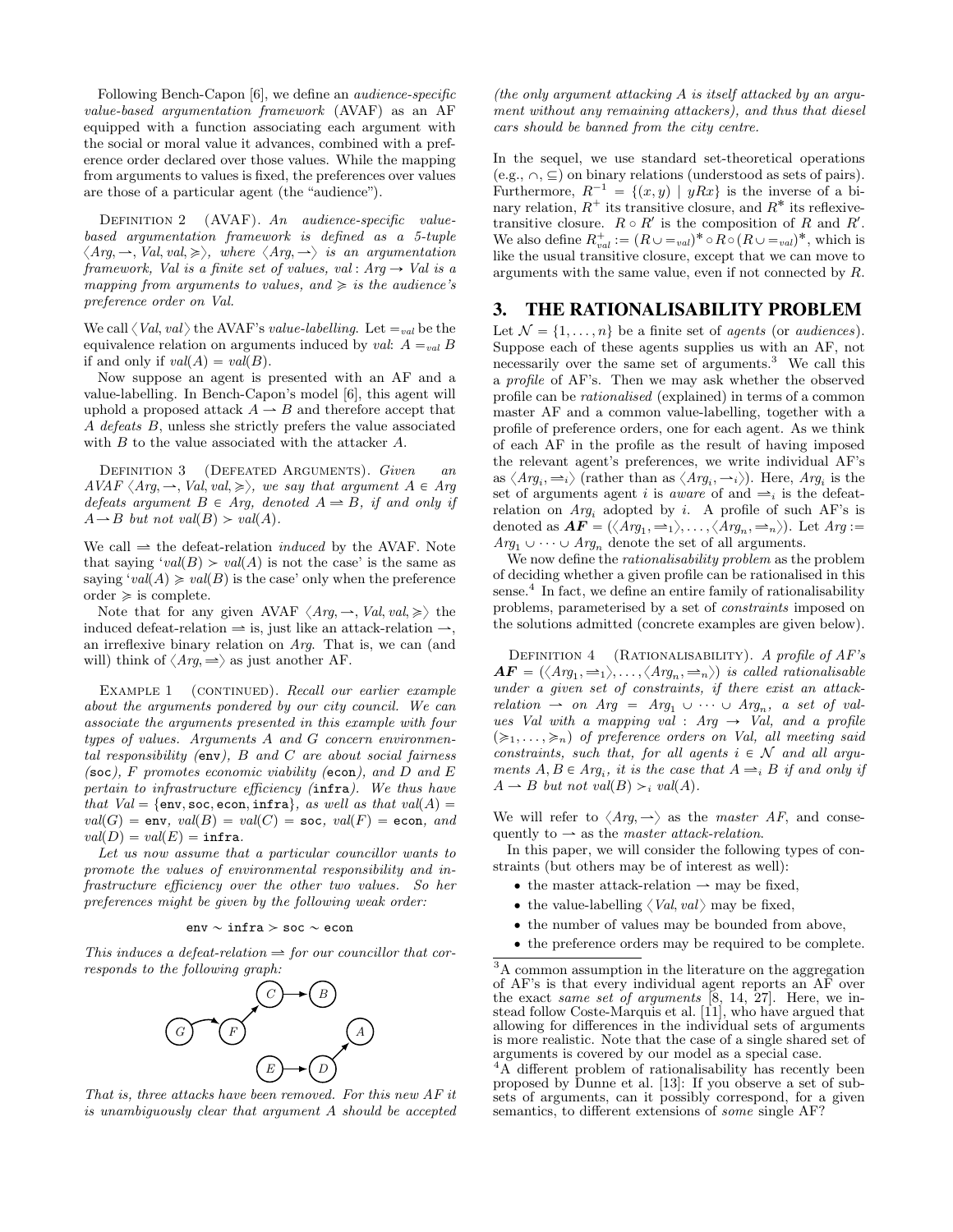With these definitions in place, we may now ask: For a given set of constraints, can we characterise the class of all profiles of AF's that can be rationalised? And can we check efficiently whether a given profile is rationalisable?

## 4. THE SINGLE-AGENT CASE

We first consider the single-agent case of the rationalisability problem. This is not only useful for gaining an understanding of the multiagent case, but is also interesting in its own right. For example, it may be the case that there is some 'ground truth' available and we know what the correct attack-relation is (e.g., due to the logical structure of the arguments), but that a specific agent is still reporting a different AF. Can this subjective AF be explained in terms of the value-based model? That is, is this framework compatible with what we know to be the ground truth?

EXAMPLE 2. Consider a scenario with three arguments,  $Arg = \{A, B, C\}$ , with a fixed master attack-relation  $\rightarrow$  such that  $A \rightarrow B$ ,  $B \rightarrow C$ , and  $A \rightarrow C$ . Suppose we observe a single agent who only declares  $A \rightleftharpoons B$  and  $B \rightleftharpoons C$ . Can we rationalise this omission of the attack of A on C? Clearly, rationalisation requires A and C to be labelled with distinct values, say  $v_A$  and  $v_C$ , and our agent must prefer  $v_C$  to  $v_A$  for  $A \rightharpoonup C$  to get cancelled. Are two values enough? The answer is no: If we reuse, say, value  $v_A$  to also label argument B, then  $B \to C$  would get cancelled as well. Similarly, if we reuse  $v_C$  for B, then  $A \rightarrow B$  would get cancelled. Thus, we need a third value  $v_B$ . Now there is a rationalisation, with the agent's preference order ranking  $v_C$  above  $v_A$ , and  $v_B$  being incomparable to the other two values. Observe that, even with three values, rationalisation is impossible if we require the preference order to be complete, i.e., if we require it to not leave any two values incomparable.

In the single-agent case, we are given an AF  $\langle Arg, \Rightarrow \rangle$ . A solution consists of an AVAF  $\langle Arg, \rightarrow, Val, val, \geq \rangle$ , over the same set of arguments  $Arq$ , that induces  $\Rightarrow$ . We consider this problem for several types of constraints on solutions.

FACT 1 (NO CONSTRAINTS). In the absence of constraints, every single AF is rationalisable.

PROOF. Given the AF  $\langle Arg, \Rightarrow \rangle$  to be rationalised, let  $(\rightarrow) := (\rightarrow)$ , choose the value-labelling  $\langle Val, val \rangle$  arbitrarily, and let  $(\geqslant) := Val \times Val$  (meaning that our agent is indifferent between any two values). Then it is easy to check that  $\Rightarrow$  is induced by the AVAF  $\langle Arg, \rightarrow, Val, val, \geq \rangle$ .  $\Box$ 

Our proof shows that the same result also applies to rationalisation under any set of constraints referring only to Val and val. It also continues to apply if we require the preference order to be complete. The main insight here is that any natural instance of the single-agent problem that is nontrivial will involve a constraint on the master attackrelation. Therefore, for the remainder of this section, we only consider rationalisability problems with a given fixed master attack-relation.

PROPOSITION 2 (FIXED ATTACK-RELATION). A single  $AF \langle Arg, \Rightarrow \rangle$  is rationalisable by an AVAF with a given fixed master attack-relation  $\rightarrow$  if and only if all of the following are the case:

 $(i)$   $(\Rightarrow) \subseteq (\rightarrow);$ 

- piiq pázÝq is acyclic;
- $(iii)$   $(\Rightarrow) \cap (\rightarrow) \Rightarrow$   $^+ = \varnothing$ .

PROOF SKETCH. In this setting, there are no constraints on  $\langle Val, val \rangle$ . The first important insight then is that having more available values means more flexibility: we can rationalise if and only if we can rationalise by labelling every argument with a distinct value. Thus, we may think of the arguments themselves as representing values: w.l.o.g., assume that  $Val = Ara$  and that val is the identity function. Hence, we can think of  $\geq$  as operating directly on arguments and need not consider values any longer.

Condition  $(i)$  is required, as our agent can never add (but only remove) edges. Let  $R := (\longrightarrow \Longrightarrow)$  denote the set of edges to be removed. We must have  $R^{-1} \subseteq (>)$  to ensure that the agent's preference order does indeed remove all of these edges. The second important insight now is that it is never beneficial to add more pairs to the preference order than we are absolutely forced to. That is, we should choose  $>$  as small as possible, namely as the transitive closure of  $R^{-1}$ . We then still need to check two things. First, we need to check that  $(R^{-1})^+$  is the strict part of some preorder, i.e., that it is transitive and irreflexive. This is equivalent to condition  $(ii)$ , to R being acyclic. Second, we need to check that we are not removing any edges that should in fact stay, i.e., we need to make sure that  $(\Rightarrow) \cap R^+ = \emptyset$ , which is condition *(iii)*.  $\Box$ 

All three conditions can be checked in polynomial time, so we obtain a tractability result:

COROLLARY 3 (FIXED ATTACK-RELATION). Whether a single AF is rationalisable by an AVAF with a given fixed master attack-relation can be decided in polynomial time.

Note that our proof of Proposition 2 shows that requiring the preference order to be strict (i.e., not allowing any indifferences) does not affect rationalisability. On the other hand, our proof does not apply in case the preference order is required to be complete (this case will instead be covered by Proposition 6 below).

As discussed, a crucial ingredient of Proposition 2 and its proof was the fact that there were no constraints on the value-labelling. We now investigate what happens when we add such constraints, and first consider the most extreme case where the full value-labelling is fixed from the outset. This is a natural scenario to consider in those cases in which we are willing to assume that the question of which value a given argument relates to is a matter that can be settled in an objective manner.

PROPOSITION 4 (FIXED VALUE-LABELLING). A single  $AF \langle Arg, \Rightarrow \rangle$  is rationalisable by an AVAF with a given fixed master attack-relation  $\rightarrow$  and a given fixed value-labelling  $\langle Val, val \rangle$  if and only if all of the following are the case:

- $(i)$   $(\Rightarrow) \subseteq (\rightarrow);$
- (i)  $(\Rightarrow) \subseteq (\rightarrow)$ ;<br>
(ii) the relation  $\bigcup_{A(\rightarrow) \Rightarrow B} \{ (val(A), val(B)) \}$  is acyclic;
- $(iii)$   $(\Rightarrow) \cap (\rightarrow) \Rightarrow )_{val}^+ = \varnothing$ .

PROOF SKETCH. As for Proposition 2, condition  $(i)$  reflects that our agent cannot add new edges. The crucial difference to the scenario of Proposition 2 is that now we cannot remove edges between arguments that are labelled with the same value. Let  $R := (\rightarrow \rightarrow)$  be the set of edges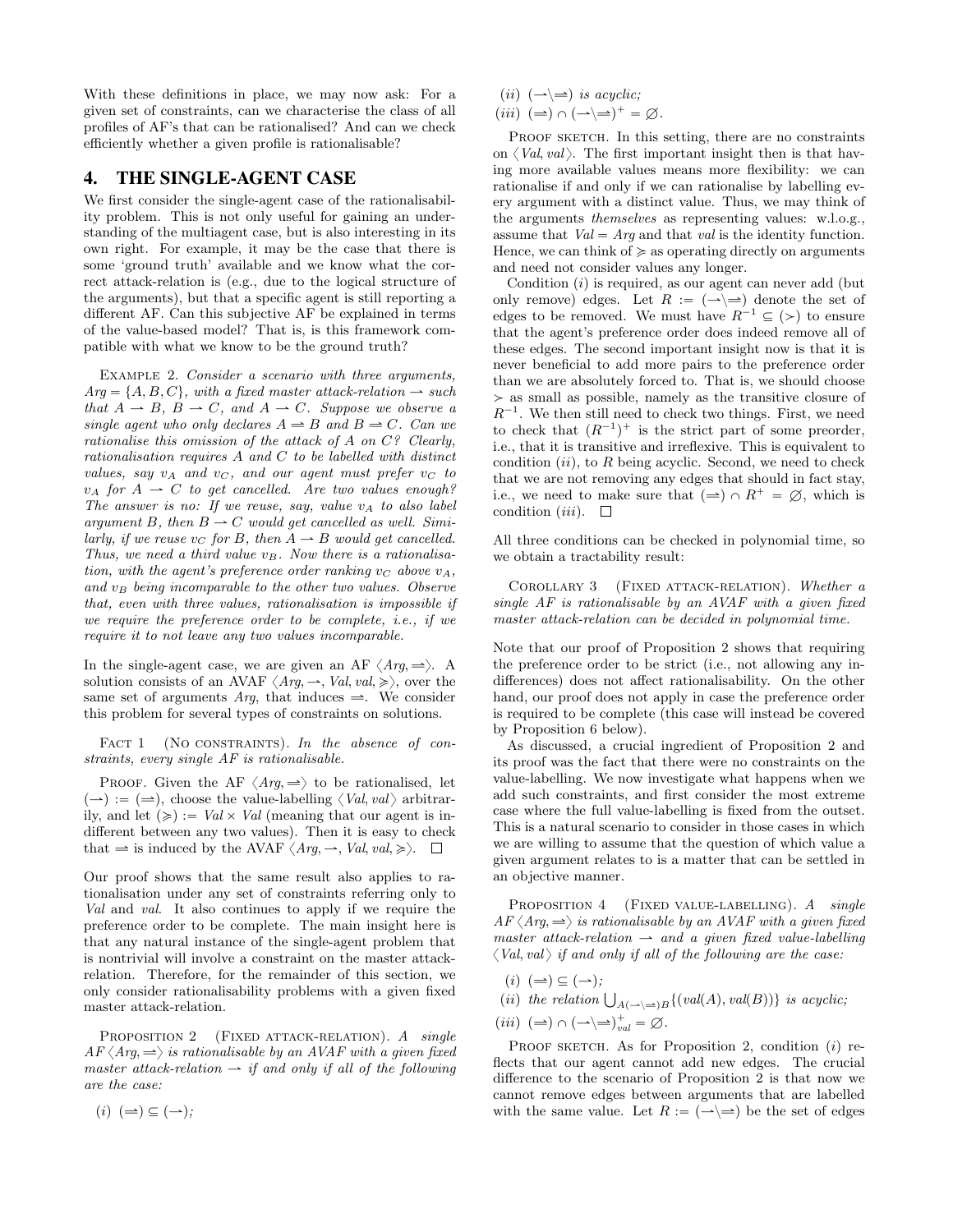we need to remove. At the level of the values, this induces we need to remove. At the level of the values, this induces<br>the relation  $\bigcup_{(A,B)\in\mathbb{R}}\{(val(A),val(B))\}$  mentioned in condition  $(ii)$ . As before, the best we can do is to choose as small a preference order as possible, so we should use the transitive closure of the inverse of that relation on values. Condition  $(ii)$  then amounts to checking that this is indeed a well-formed preference order. Note that acyclicity implies irreflexivity, so we are correctly checking that we are not trying to remove an edge between two arguments labelled with the same value. Finally, we need to check that we are not removing any edges that should stay. This is taken care of by condition *(iii)*. To see this, note that  $R_{val}^+$  is the set of edges getting removed.  $\square$ 

Also this characterisation immediately provides us with a polynomial algorithm. Thus, we obtain the following result.

COROLLARY 5 (FIXED VALUE-LABELLING). Whether  $a$ single AF is rationalisable by an AVAF with a given fixed master attack-relation and a given fixed value-labelling can be decided in polynomial time.

The final single-agent scenario we want to consider here is one where we are not given the full value-labelling but merely an upper bound on the number of values that may be used for rationalisation.<sup>5</sup> This scenario comes about when there is no unique objective mapping from arguments to values and we are looking for a "simple" explanation for an observed defeat-relation only involving a limited number of different values. From an algorithmic point of view, this is the most demanding problem considered so far. Still, at least for the case of complete preferences, also for this problem we are able to establish the existence of a polynomial algorithm, as the following result shows.

PROPOSITION 6 (BOUND ON VALUES). Whether a single AF is rationalisable by an AVAF with a given fixed master attack-relation, a given upper bound on the number of values, and a complete preference order can be decided in polynomial time.

PROOF. We are going to show how to translate our problem into an integer program with at most two variables per inequality. Deciding feasibility of such programs is known to be polynomial [18].

Let  $\langle Arg, \Rightarrow \rangle$  be the AF,  $\rightarrow$  the master attack-relation, and k (with  $k \leq |Arg|$ ) the upper bound on the number of values. Observe that, if rationalisation is possible with fewer than  $k$  values, then it certainly is possible with exactly  $k$ values. As the rationalising preference order is required to be complete, w.l.o.g., we may assume that  $Val = \{1, ..., k\}$ and that  $\geq$  is the usual relation  $\geq$  defined over the natural numbers. Clearly, if  $(\Rightarrow) \notin (\rightarrow)$ , then rationalisation is impossible. So, from now on, assume that  $(\Rightarrow) \subseteq (\rightarrow)$ .

For every argument  $A \in Arg$ , introduce an integer variable  $x_A$ . We use inequalities of the form  $1 \le x_A$  and  $x_A \le k$ to ensure that each such variable must take a value from Val. Thus, these variables encode val. We have to be able to model two types of constraints. First, if  $A \rightarrow B$  but not  $A \rightleftharpoons B$ , then we must ensure that the value of B is strictly preferred to the value of A:  $x_A + 1 \le x_B$ . Second, if  $A \rightharpoonup B$ 

(and thus, by our assumption, also  $A \rightarrow B$ ), then we must ensure that the value of B is not strictly preferred to the value of A: because of completeness, this can be written as  $x_B \leq x_A$ . The integer program thus constructed is feasible if and only if rationalisation is possible.  $\Box$ 

Let us reiterate that our proof makes use of the condition that the rationalising preference order should be complete. Without it, we would not be able to map requirements of the form  $val(B)$   $\neq val(A)$  into linear constraints. Assuming completeness of the preference order (i.e., excluding the possibility of an agent not being able to compare the importance of two given values) is sometimes reasonable, but certainly not always. Whether single-agent rationalisability for a bounded number of values remains polynomial for possibly incomplete preferences is an open question.

### 5. THE MULTIAGENT CASE

We now turn to the multiagent case. In presenting our results for each type of constraint considered, we will specifically focus on the extent to which the (positive) results obtained for the single-agent case carry over to this more general scenario. To get started, recall that we have seen that in the absence of constraints, every single AF can be rationalised (Fact 1). The following example shows that this result does not generalise to profiles with (at least) two AF's.

Example 3. Consider a profile of two AF's over a common set of three arguments. Suppose  $A \rightleftharpoons_1 B$ ,  $B \rightleftharpoons_1 C$ , and  $C \rightleftharpoons_1 A$ , while  $(\rightleftharpoons_2) = \emptyset$ . Any value-labelled AF and preference profile that could possibly rationalise this profile would have to have an attack-relation  $\rightarrow$  that includes, at least, the attacks  $A \rightarrow B$ ,  $B \rightarrow C$ , and  $C \rightarrow A$ , as otherwise these edges could not have occurred in the first AF. But this means that the second preference order, to be able to cancel these attacks, must at least include the comparisons  $val(B) >_2 val(A), val(C) >_2 val(B), and val(A) >_2 val(C).$ But then  $\geq_2$  is not acyclic. Thus, this profile cannot be rationalised, even in the absence of any kind of constraint.

Under what circumstances can we decompose a given multiagent rationalisability problem into a set of  $n$  single-agent rationalisability problems that can be solved independently of each other? For the scenarios covered by Propositions 2 and 4 this is easily seen to be possible:

- ' If the only constraint is that the master attack-relation is fixed, then every agent's rationalisability problem can be solved independently.
- ' If the only constraints are that master attack-relation and value-labelling are fixed, then every agent's rationalisability problem can also be solved independently.

But what if the master attack-relation is not given? Consider profile  $\boldsymbol{AF} = (\langle \boldsymbol{Arg}_1, \boldsymbol{\rightleftharpoons}_1 \rangle, \dots, \langle \boldsymbol{Arg}_n, \boldsymbol{\rightleftharpoons}_n \rangle)$ . Any rationalisation of  $AF$  must involve a master attack-relation  $\rightarrow$ with  $(\rightarrow) \supseteq (\equiv_1) \cup \cdots \cup (\equiv_n)$ , because no agent can create an edge not already included in  $\rightarrow$ . Any additional edges in  $\rightarrow$  will make rationalisation only harder, if they make a difference at all. Thus, rationalisation is possible at all if and only if rationalisation is possible with the fixed master attack-relation  $(\rightarrow) := (\rightleftharpoons_1) \cup \cdots \cup (\rightleftharpoons_n)$ .

Given these insights, together with Corollaries 3 and 5, we obtain the following result:

<sup>5</sup>Thus, this scenario requires solving the decision problem corresponding to the optimisation problem of computing the minimal number of values needed for rationalisation.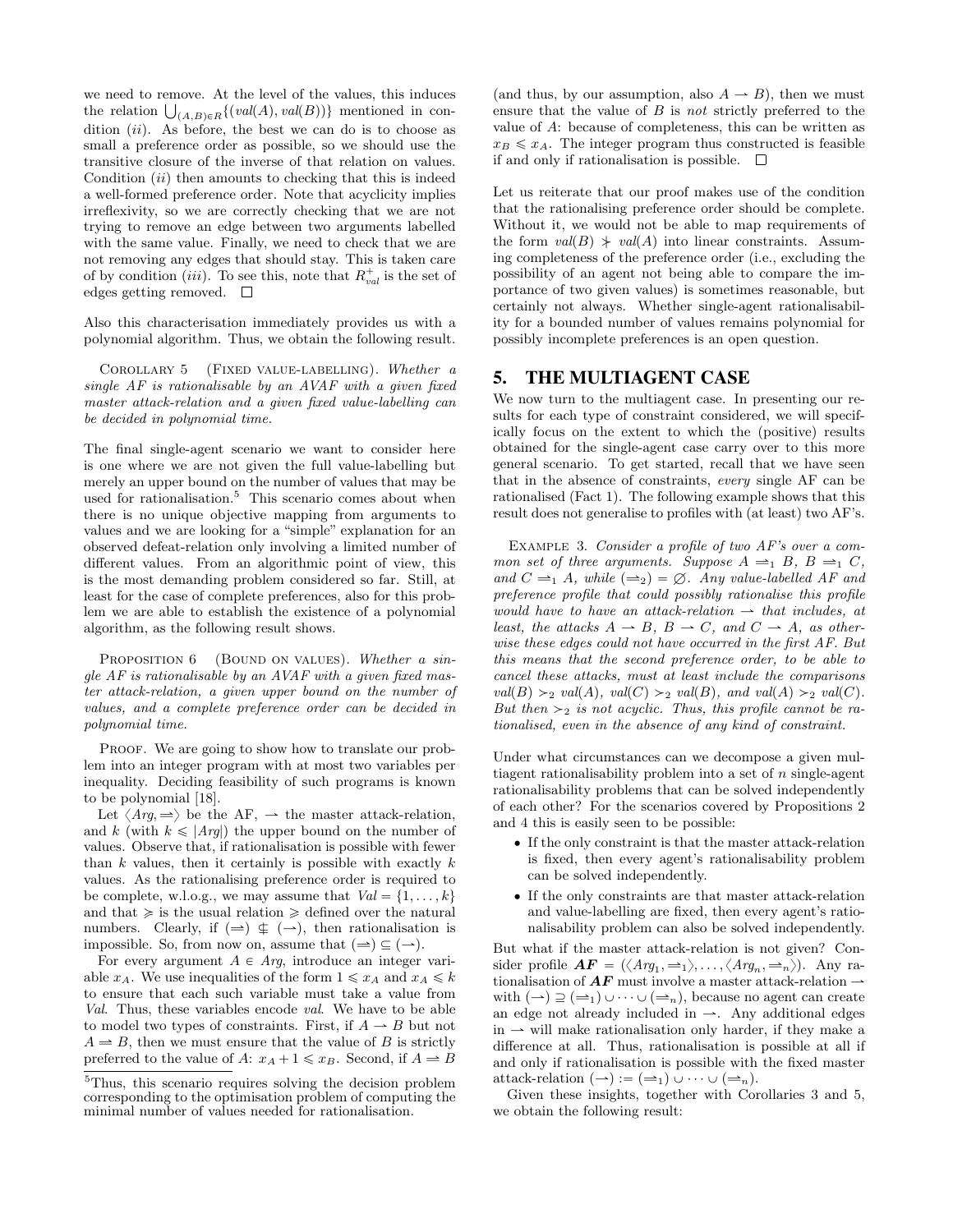PROPOSITION 7 (DECOMPOSABLE CASES). Whether a profile of AF's is rationalisable can be decided in polynomial time by solving the problem independently for each agent, in at least the following cases:

- $(a)$  No constraints are given.
- $p(b)$  Only the master attack-relation is fixed.
- $(c)$  Only the value-labelling is fixed.
- $(d)$  Master attack-relation and value-labelling are fixed.

Thus, of all the constraints we have considered here, only the one specifying an upper bound on the number of values actually leads to a "genuine" multiagent rationalisation problem. Let us now consider this problem in some detail.

For the remainder of the paper, we will always assume that a fixed master attack-relation  $\rightarrow$  is part of the constraints considered. By our reasoning above, any tractability result obtained under this assumption immediately extends to the case where no master attack-relation is specified.

Our first result on multiagent rationalisation with a bound on the number of values to be used is negative: In the most general case this problem is intractable.

PROPOSITION 8 (GENERAL CASE). Deciding whether a profile of AF's is rationalisable by an AVAF with a given fixed master attack-relation and a given upper bound (of at least 3) on the number of values is an NP-complete problem.

PROOF. NP-membership is immediate. To prove NPhardness we provide a reduction from GRAPH COLOURING, which is known to be NP-hard [20]. Recall that in Graph COLOURING we are given an undirected graph  $G = (V, E)$ and ask whether it is possible to colour the vertices  $V$  using at most  $k \geq 3$  colours such that no two vertices with the same colour are linked by an edge in E.

So take any instance of Graph Colouring with graph  $G = (V, E)$  and bound k. Let  $m := |V|$ . We build an instance of our rationalisation problem for m arguments,<br> $m := \binom{m}{k}$  agents, and a bound of h on the number of values  $n := \binom{m}{2}$  agents, and a bound of k on the number of values as follows. First, let  $Arg := V$  be the full set of arguments, and let the master attack-relation  $\rightarrow$  be an arbitrary orientation of G. Second, for every pair  $A \doteq B \in \text{Arg}$  we create exactly one agent i, with  $Arg_i = \{A, B\}$  and an empty ate exactly one agent *i*, with  $Arg_i = \{A, B\}$  and an empt defeat-relation  $(\equiv_i) = \emptyset$ . (That is, there indeed are  $\binom{m}{2}$ agents.) Now consider any edge  $(A, B)$  in G. As either  $A \rightharpoonup B$  or  $B \rightharpoonup A$ , but neither  $A \rightharpoonup_i B$  nor  $B \rightharpoonup_i A$ , the corresponding agent i must strictly rank  $val(A)$  and  $val(B)$ , i.e., they must be different. As this is so for all edges in G and all agents, any two arguments linked in G must get labelled with distinct values. Hence, G is k-colourable if and only if the profile of AF's we constructed can be rationalised using at most k values.  $\square$ 

This is bad news. But are there special cases where rationalisability is tractable after all? Observe that our proof heavily relied on the fact that different agents may be aware of different sets of arguments. This often is a reasonable assumption [11], but the special case where all agents consider the exact same set of arguments certainly is also of interest. Whether rationalisability for a given bound on the number of values remains intractable for this domain restriction is an open question. Furthermore, note that Graph Colouring is not NP-hard for  $k = 2$  colours, so our proof of intractability does not cover the case of exactly two values. Whether Proposition 8 can be strengthened to a bound of 2 is yet another interesting open question.

Recall that in case there is no bound on the number of values (or, equivalently, if  $k = |Arg|$ ), we already know that rationalisation is tractable (as this follows from Proposition 7). Our final result shows that the problem remains tractable when the bound  $k$  is "large"—in the sense of only reducing the number of allowed values by a constant d (relative to the maximum  $k = |Arg|$ .

PROPOSITION 9 (LARGE BOUND ON VALUES). Let  $d \in$  $\mathbb N$  be an arbitrary constant. Whether  $\boldsymbol{AF} = (\langle \mathit{Arg}_1, \rightleftharpoons_1 \rangle, \ldots,$  $\langle Arg_n, \rightleftharpoons_n \rangle$  is rationalisable by an AVAF with a given fixed master attack-relation and at most  $k := |Arg_1 \cup \cdots \cup Arg_n| - d$ values can be decided in polynomial time.

PROOF. Let  $m := |Arg_1 \cup \cdots \cup Arg_n|$ . There are  $p := \binom{\binom{m}{2}}{d}$ ways of selecting d pairs from amongst all pairs of distinct arguments. This number is exponential only in  $d$  (not in  $m$ ). Thus, as  $d$  is constant,  $p$  is polynomial. Note that  $p$  is a (generous) upper bound on the number of ways we can divide the m arguments into  $k = m - d$  clusters: For any desired division into k clusters, there exists a choice of d pairs such that we obtain that clustering by merging exactly those pairs.

Note that it is not important which value is used to label a given argument: if rationalisation is possible at all, it remains possible after any given permutation of the values. The class of all clusterings with  $k$  clusters thus represents all relevant value-labellings with  $k$  values. Also note that, if rationalisation is possible with fewer than k values, then it certainly is possible with exactly k values. So we only need to check labellings with exactly k values.

To summarise, we have shown that our original rationalisation problem can be reduced to polynomially many (namely, p) new rationalisation problems, each for the same fixed master attack-relation and its own fixed valuelabelling. But each of these individual problems is polynomial by Proposition 7 (item d), so we are done.  $\Box$ 

#### 6. APPLICATION SCENARIOS

There are a number of different application scenarios where dealing with questions of rationalisability will be valuable. In this section, we list and illustrate some of them.

First, given the growing interest in the abstract argumentation research community in questions of aggregation of AF's [8, 11, 14, 27], it is important to have a clear understanding for what types of scenarios the question of aggregation is in fact relevant. Our notion of rationalisability provides a suitable definition for this purpose. It allows for a systematic scan of the different examples used in the literature—not to dismiss those failing the test, but to point out that one must be careful with the interpretation used. For instance, let us see whether the example given by Coste-Marquis et al. [11, Example 7] passes the test. We are given  $AF_1 = \langle \{A, B, E, F\}, \{(A, B), (B, A), (E, F)\} \rangle$ ,  $AF_2 = \langle {B, C, D, E, F}, { (B, C), (C, D), (F, E)} \rangle$ , and  $AF_3 = \langle \{E, F\}, \{(E, F)\} \rangle$ . It indeed does pass the test. This profile is rationalisable using as master attack-relation the union of the individual relations. But how many values are required to rationalise it? We see that it is sufficient to set  $val(E) + val(F)$ , while A, B, C, D can take the same value, either that of  $E$  or that of  $F$ . Thus, two values suffice.

Second, in applications where multiple AF's need to be aggregated, we may use the notion of rationalisability to choose between alternative aggregation techniques, depending on the result of the rationalisability test. For example, if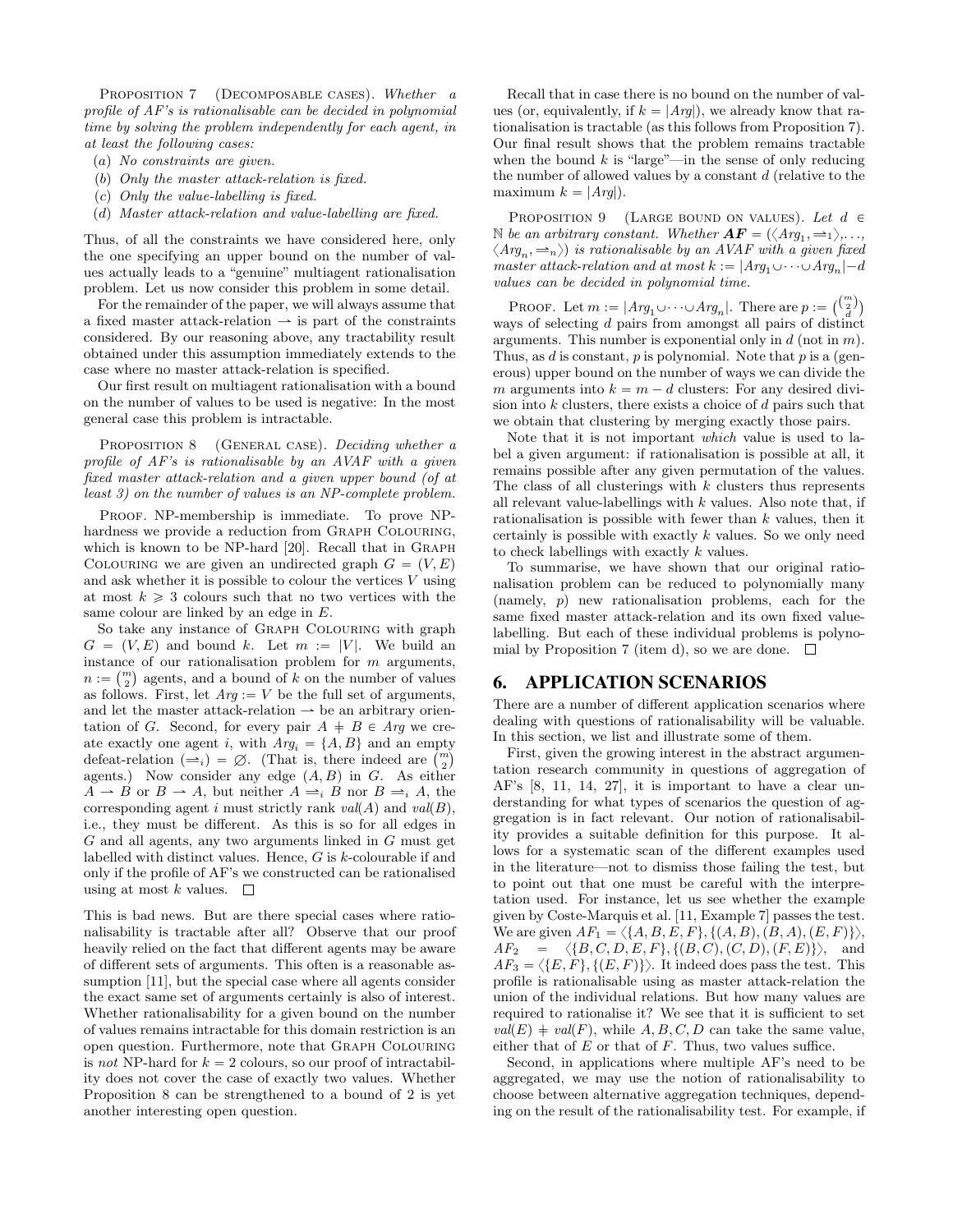a profile turns out to be rationalisable for a given preference model (e.g., for complete preference orders), we may reasonably assume that this model is a good abstraction of reality and aggregate the AF's by aggregating the inferred preferences (which is a much better studied problem than that of aggregating AF's). For instance, we may use the wellknown Kemeny rule to aggregate the preferences, and then apply the collective preference order obtained to the master attack-relation inferred. But when rationalisation fails, this approach does not make sense, and we should look for a different method of aggregation. In that case, there is a more substantial disagreement: maybe the model of preferences has to be changed, maybe the agents differ on the assignment of values to arguments, or maybe the agents interpret the arguments differently. Importantly, failure of rationalisation can also provide hints as to where disagreement occurs.

Third, value-based argumentation systems are used in practice as a modelling tool for online debating platforms [23]. In this context, AF's are (typically) not obtained via a one-shot process, but rather retrieved interactively. Our approach could be used to detect inconsistencies as they occur, and thus to trigger clarification questions on the fly. Suppose, for instance, the following sequence occurs:

- $\bullet$  Agent 1: A defeats B.
- $\bullet$  Agent 2:  $B$  defeats  $A$ .
- ' Agent 3: There is no defeat between A and B.

At this stage it is clear that this collection of AF's cannot be rationalised. A clarification is required to identify the mismatch. For example, the system could ask agent 3 whether she really believes there is no attack between A and B.

Finally, it is interesting to note that our methodology can also be fruitfully combined with other approaches. Specifically, in many contexts, the input information provided is not directly an AF, but rather a set of acceptable arguments (i.e., an extension). This is the case, in particular, when the objective is to analyse a posteriori whether a given decision can be explained. A recent example of this kind is the study of a participatory decision setting involving an environmental project in Québec reported on by Tremblay and Abi-Zeid [28]. In their case analysis, they extracted seven values and attached them to arguments. They then enumerated all possible AVAF's, getting an overwhelming number of such frameworks, to test whether and how often the decision recommended by a given framework coincides with the decision actually observed in practice. Interestingly, by combining our technique and an approach for inferring AF's from target extensions [5, 13], a different methodology could be used instead: For a set of observed acceptable arguments, we may first apply such a technique to obtain candidate rationalisable AF's, and then apply our rationalisation method to check whether the AF is rationalisable for some values, against the ground truth built by extraction.

Suppose, for instance, that, regarding three arguments  $\{A, B, C\}$  and using one of Dung's semantics, agent 1 reports extension  $\{A\}$ , agent 2 reports  $\{A, C\}$ , and agent 3 reports  $\{A, B\}$ . Realising these extensions—starting from an empty AF and considering a single defeat relation amongst arguments for simplicity—it must be the case that  $A \rightleftharpoons_1 B$ and  $A \rightleftharpoons_1 C$ , while the relation between B and C is either  $(1-i)$   $B \rightleftharpoons_1 C$ ,  $(1-iii)$   $C \rightleftharpoons_1 B$ , or  $(1-iii)$  no defeat between B and C. Now, for agent 2, there must be no defeat between A and C, leaving five possible cases:  $(2-i)$   $A \rightleftharpoons_{2} B$  and  $C \rightleftharpoons_2 B$ , (2-ii)  $A \rightleftharpoons_2 B$  and  $B \rightleftharpoons_2 C$ , (2-iii)  $C \rightleftharpoons_2 B$ and  $B \rightleftharpoons_2 A$ , (2-iv)  $A \rightleftharpoons_2 B$ , or (2-v)  $C \rightleftharpoons_2 B$ . Finally, for agent 3, we have no defeat relation between A and B, and thus either (3-i)  $A \rightleftharpoons_3 C$  and  $B \rightleftharpoons_3 C$ , (3-ii)  $B \rightleftharpoons_3 C$  and  $C \rightleftharpoons_3 A$ , (3-iii)  $A \rightleftharpoons_3 C$  and  $C \rightleftharpoons_3 B$ , (3-iv)  $A \rightleftharpoons_3 C$ , or  $(3-v)$   $B \rightleftharpoons_{3} C$ . But now, in terms of rationalisation, we see that some combinations are impossible, such as for instance  $(1-iii, 2-ii, 3-iii)$ . To see this, note that the master attackrelation would have to contain both  $B \rightharpoonup C$  (for agent 2) and  $C \rightarrow B$  (for agent 3). But then agent 1 would have to have one of these attack relations in her system, as she cannot both strictly prefer the value of B to that of C and vice versa. While this does not allow us to uniquely define a collection of AF's, this method can nevertheless guide the search for AF's compatible with the extensions observed.

## 7. CONCLUSION

We have introduced the concept of *rationalisability* of a profile of abstract argumentation frameworks, proposed a specific instantiation of the general idea in terms of social values associated with the arguments and preferences over those values held by the agents, and studied the resulting decision problem from an algorithmic point of view, for several types of constraints on admissible solutions. We have been able to show that the single-agent rationalisability problem is tractable for all the constraints considered. These positive results extend to the multiagent case for several types of constraints. However, in the presence of a constraint limiting the number of values we may use, the most general variant of the multiagent problem is NP-complete.<sup>6</sup>

While our technical results offer a good initial overview of the landscape of rationalisability, our work also pinpoints a number of interesting open questions. These include the complexity of single-agent rationalisability with a limited number of values for incomplete preferences, as well as the identification of further tractable cases of the multiagent rationalisability problem with a limited number of values.

Besides addressing these questions, future work should also investigate alternative instantiations of the general idea of rationalisability expounded here. For instance, as mentioned already in the introduction, the model of Bench-Capon [6] is but one approach to modelling the emergence of different individual argumentation frameworks. Defining the rationalisability problem for competing approaches is likely to be fruitful as well. Another idea, still within the value-based framework, is to treat the fact that agents may be aware of different sets of arguments somewhat differently. In this paper, we have projected the master attack-relation onto each individual argument set before rationalisation. Alternatively, one could ask whether there exists a possible completion of an agent's individual defeat-relation for the full set of arguments induced by her preferences.

Acknowledgments. This work has been partly supported by COST Action IC1205 on Computational Social Choice as well as project AMANDE ANR-13-BS02-0004 of the French National Research Agency.

 $^6\rm Recall$  that we have assumed attack relations to be irreflexive. The complexity of the rationalisability problem is not affected by this assumption. As no assignment of values and choice of preference orders can ever cancel out a self-attack, all you need to do on top of checking our existing conditions is checking that all agents agree on all self-attacks.